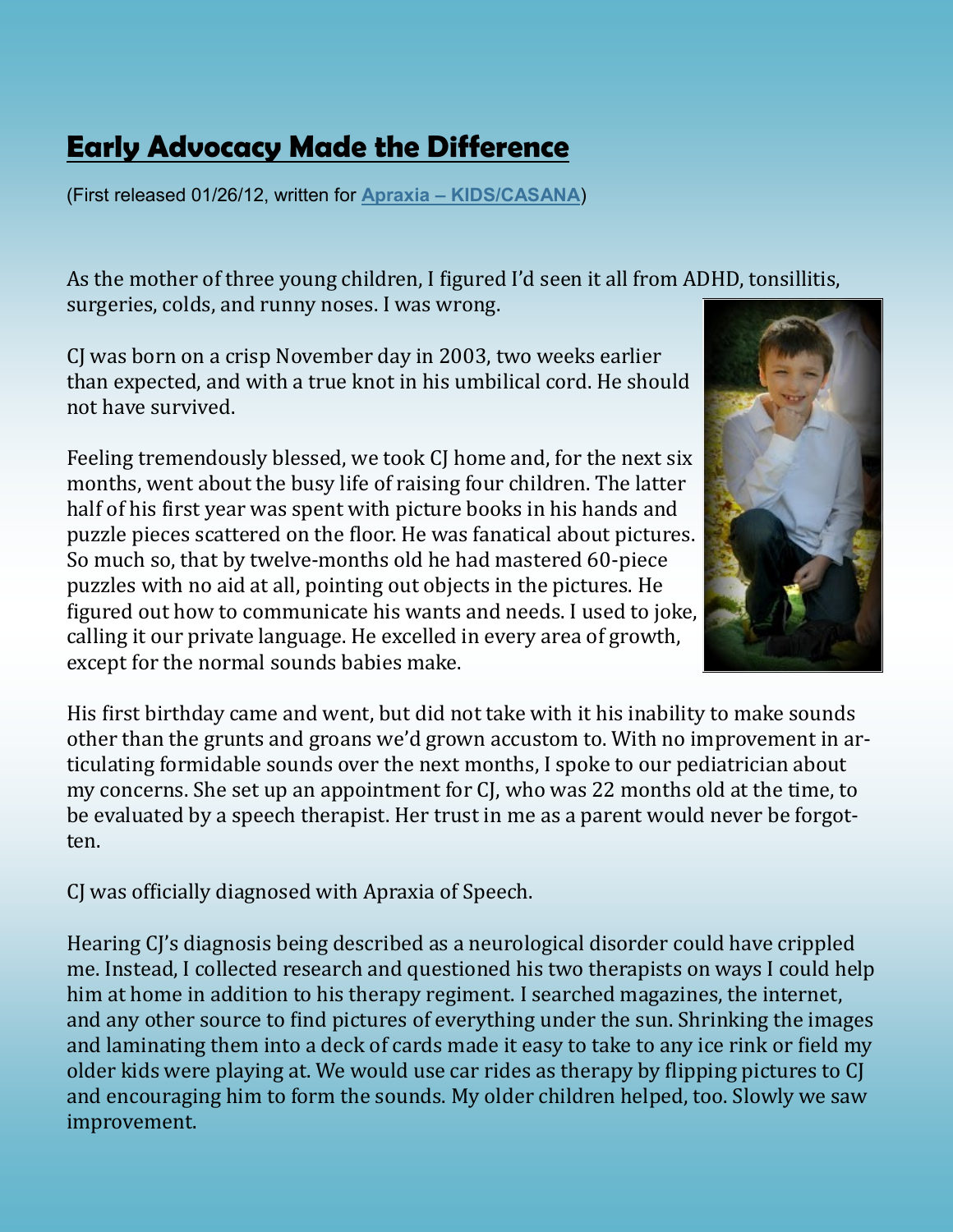As a family, we dedicated ourselves to learning sign language and used amazing DVDs to do so. Once CJ was given his "Picture" book, he could hand us little images of his wants and needs. It was then that I finally understood what he had been telling me all along.

CJ had lots to say. He only needed help finding his voice.

My greatest joy was the first time I heard him say, "Mama."

The next three years were spent in therapy, where CJ and his therapists developed a fond relationship, one that would unexpectedly follow him into elementary school. There, he entered special services for speech therapy. His original therapist took a job at the school and could keep an eye on CJ, one of her star little guys. We were so blessed.

But soon, it was evident that CJ had met and even surpassed the official state benchmarks to receive services any longer. It was then that an image of a chubby 22-month-old sitting at a lone table in his therapy room and swooning over the mini M&Ms, which had become his expected reward during speech, wafted across my mind. I knew how hard he had worked. I had educated myself enough about Apraxia to know that it could continue to affect him as his vocabulary and the demands on his system increased, especially around third and sixth grades. I could not let his hard work go to waste.

Through my advocacy, CJ was allowed to remain in speech therapy for the remainder of kindergarten, first grade, and the beginning of second grade. He is still in the second grade and was recently discharged from the program; however, I asked for a written agreement, stating that CJ will be allowed back into the program, with ease, if his speech skills backslide when entering third grade. Given that his original therapist is at the school, I am confident she, as his advocate, will insure CJ's continued care.